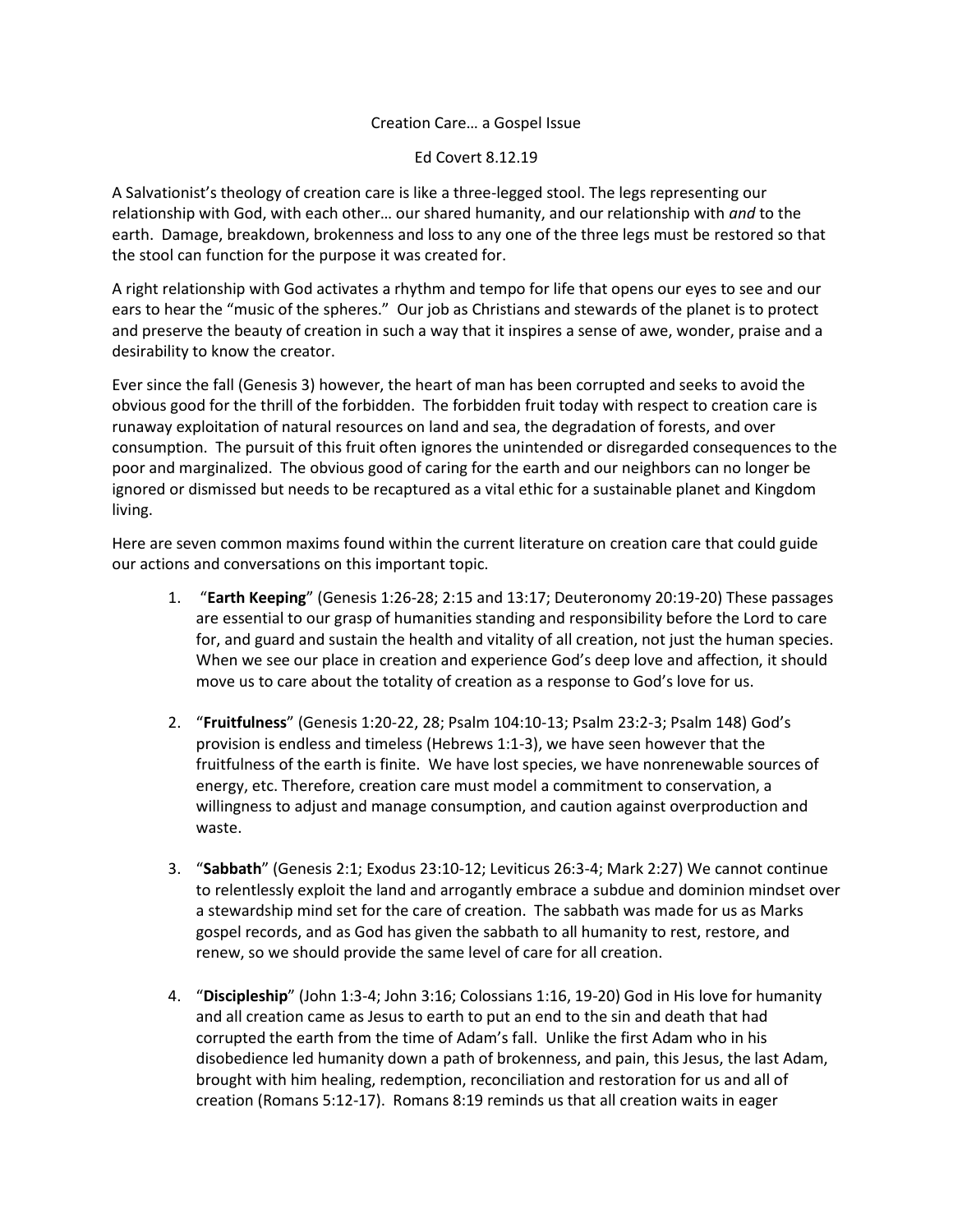expectation for the sons of God to be revealed. For the sake of the earth and all its inhabitants, the Church can no longer be the church in exile when it comes to speaking truth to the issues of creation care.

- 5. "**Kingdom Priority**" (Matthew 6:9-13,33; and Philippians 4:19) Because of Jesus we are a resurrection community that is living in a redeemed and restored kingdom. As God's agents here on earth, our part is to help renew and restore creation. God's desire is for a redeemed creation to inhabit a new kingdom here on earth.
- 6. "**Contentment**" The constant drive for more, and bigger, better, faster, and richer puts life and the planet on an unsustainable trajectory. The "least of these" among us have little hope to mitigate the impact of the relentless pursuit of 'more' and its effect on the environment we share. Contentment is found in seeking and doing God's will in life, and in the care of the earth and all its inhabitants. We must then flee from those things that relentlessly exploit and degrade the planet and find contentment in God's faithful provision… that will always be enough (1Timothy 6:11-12).
- 7. "**Praxis**" We must practice what we preach (Ezekial 33:31-32 and Luke 6:46). God's call to care for creation and all inhabitants of the earth reverberates all through the pages of scripture and we are without excuse when we ignore the groanings of the earth (Romans 1:20).

This is an important message for all generations. From the oldest to the youngest inhabitants of the earth, we share a common humanity and need for a world where peace and beauty are valued and dignity and respect the rule for all life. The practice of making the world a better place (eco -justice) than what you received is a call to action with far deeper meaning than the concept of just hoping to leave the world better than you found it.

General Peddle, in a recent blog post challenged all Salvationists in this way "We may think that the individual gestures we make will do little to counter the damage already done. Let's remember the images of smallness Jesus uses to describe the caring actions of his followers: salt, yeast, mustard seed…. Let's also imagine the international Salvation Army acting together. What might be our collective impact if every ministry unit was more responsible with its garbage? What might be our collective impact if every division, every territory imagined ways that we might work out our salvation with God's good creation in mind?"

Come on church…. we can do this!

Bouma-Prediger, Steven. *For the Beauty of the Earth: a Christian vision for creation care.* Grand Rapids: Baker Publishing Group, 2010.